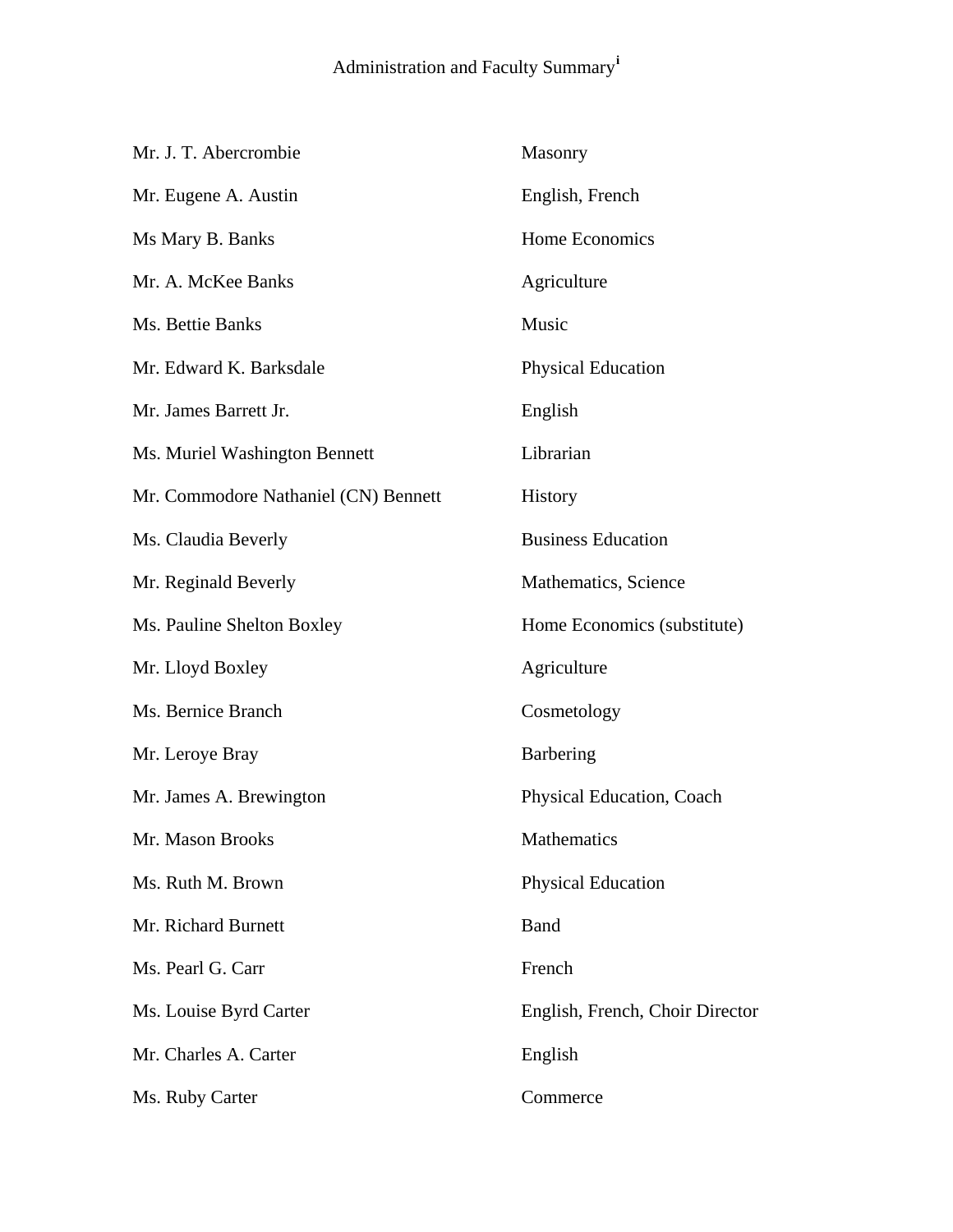| Mr. William Carter           | English                      |
|------------------------------|------------------------------|
| Mr. Robert Cashwell          | Science, Coach               |
| Mr. Wilbur Chance            | Science, English             |
| Mr. Edward Chester           | Biology, Physical Education  |
| Mr. Frederick E. Corpening   | Science                      |
| Ms. Mildred J. Corpening     | English                      |
| Ms. Mary Quash Cummings      | Librarian                    |
| Mr. Archie W. Dabney         | <b>Physical Education</b>    |
| Ms. Mary Ellen White Dungee  | History, English, Government |
| Ms. Beryl Fortune            | <b>Physical Education</b>    |
| Mr. William Galloway         | Masonry                      |
| Ms. Rosa Graves              | <b>Business Education</b>    |
| Mr. J. Shelby Guss           | Government                   |
| Ms. Mary Ann Hanna           | English                      |
| Ms. Mildred Easter Harris    | Commerce, Business Education |
| Mr. William Hay III          | English                      |
| Ms. Lena Hicks               | Science                      |
| Mr. John L. Hicks            | Mathematics, Science, Coach  |
| Ms. Elizabeth D Holden       | Civics                       |
| Ms. Marguerite Davis Jackson | English, Guidance Counselor  |
| Ms. Virginia Scott Jackson   | Mathematics, Science         |
| Ms. Theresa T. Jackson       | English                      |
| Mr. William Jennings         | <b>Band</b>                  |
| Ms. Carolyn Bundy Johnson    | Mathematics                  |
| Ms. Geneva Johnson           | <b>Business Education</b>    |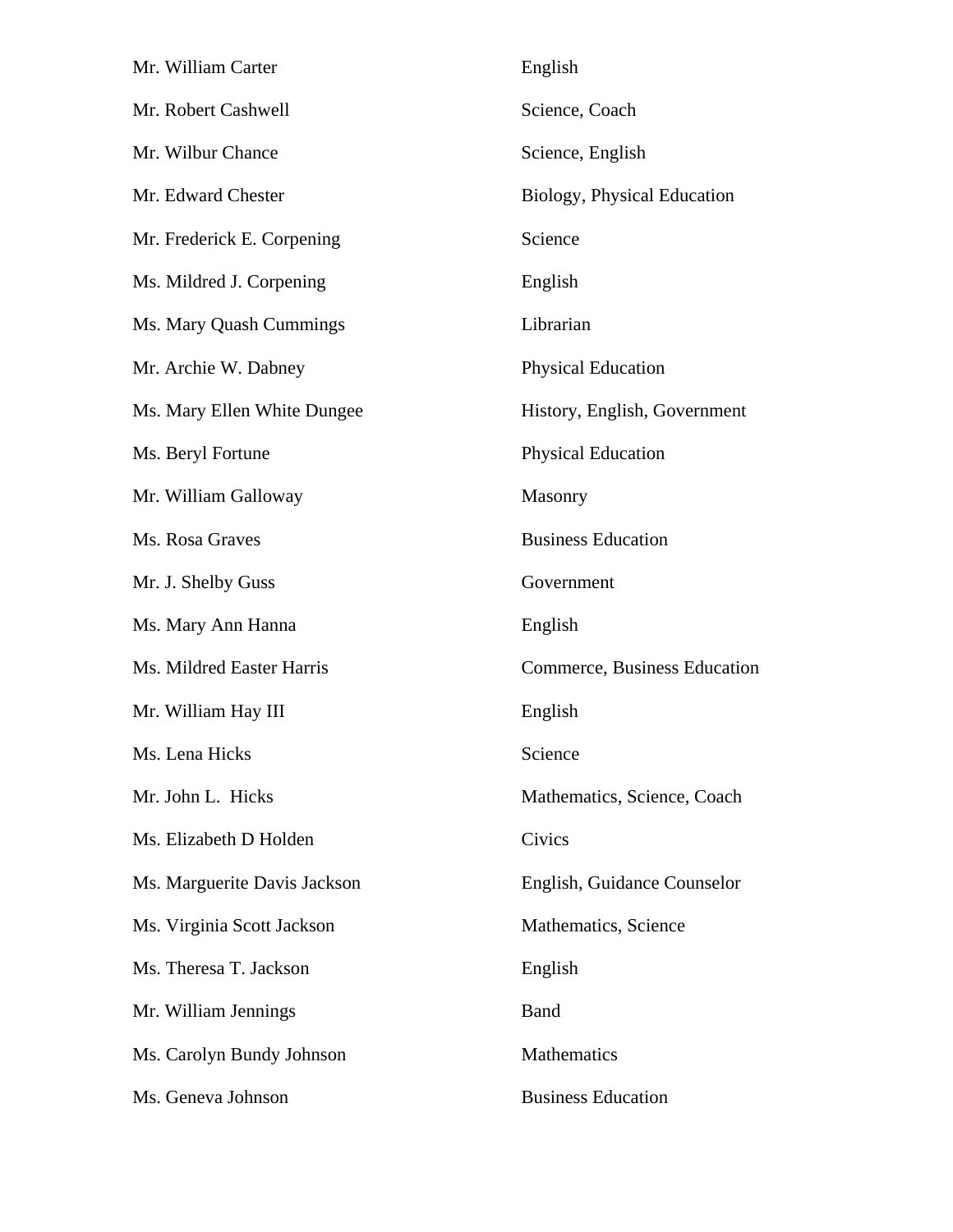| Ms. E. M. Kornegay                 | English                                     |
|------------------------------------|---------------------------------------------|
| Mr. Leon A. Lawrence               | Mathematics                                 |
| Mr. Christopher C. Lee             | Science, Physics                            |
| Mr. Walter Lowe                    | <b>Industrial Arts, Assistant Principal</b> |
| Ms. Fraulein Lowe                  | <b>Guidance Counselor</b>                   |
| Ms. M. E. Lownes                   | <b>Mathematics</b>                          |
| Ms. Bernice Lucas                  | Commerce                                    |
| Ms. Ola R. Luck                    | Librarian                                   |
| Mr. James Luckie                   | Mathematics, Geography, Physics             |
| Mr. William Mason                  | English                                     |
| Ms. Naomi Miller                   | English, History, Mathematics               |
| Ms. Charlotte A. Nichols           | <b>Business Education</b>                   |
| Mr. Walter Penney                  | Health, Physical Education, Biology         |
| Ms. Lorraine Pettie                | Commerce                                    |
| Ms. Ruth Morton Barksdale Phillips | History, Government, English                |
| Ms. Katie M. Poole                 | <b>Commercial Science</b>                   |
| Mr. Sherley E. Porter              | Mathematics                                 |
| Mr. Allie Ragin                    | Geography, Civics                           |
| Ms. Celestine Coleman Ragland      | Home Economics                              |
| Mr. Earl Richards                  | Physical Education, Coach                   |
| Ms. Rosa Riddick                   | <b>Commercial Foods</b>                     |
| Ms. G. Y. Robertson                | Commerce                                    |
| Ms Arletha Quash Rucker            | Geography, Social Studies                   |
| Mr. George B. Ruffin               | Principal, History, Coach                   |
| Mr. I. D. Ruffin                   | Music                                       |